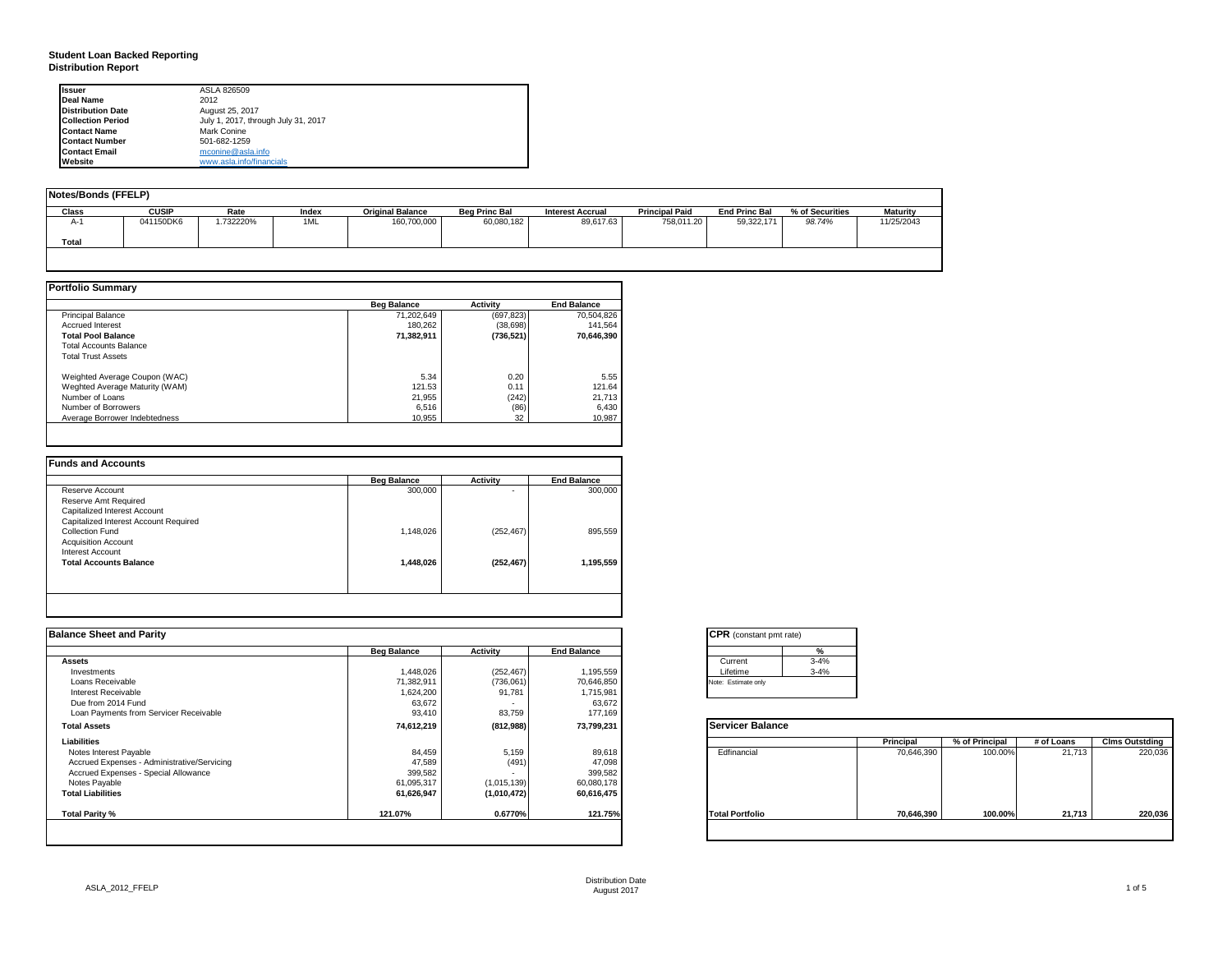### **Student Loan Backed Reporting**

#### **Distribution Report**

| <b>Portfolio by Loan Status</b> |            |        |                  |            |                |        |                  |        |             |        |
|---------------------------------|------------|--------|------------------|------------|----------------|--------|------------------|--------|-------------|--------|
|                                 | # of Loans |        | <b>Principal</b> |            | % of Principal |        | <b>WAC</b>       |        | <b>WARM</b> |        |
|                                 | Beginning  | Endina | Beginning        | Endina     | Beginning      | Endina | <b>Beginning</b> | Endina | Beginning   | Ending |
| In School                       | 107        | 104    | 390,591          | 379,591    | 0.55%          | 0.54%  | 5.47             | 5.64   | 119.18      | 119.45 |
| Grace                           | 26         | 29     | 65,056           | 76,056     | 0.09%          | 0.11%  | 5.41             | 5.79   | 117.07      | 116.11 |
| Repayment                       |            |        |                  |            |                |        |                  |        |             |        |
| Current                         | 13,784     | 14,966 | 40,917,460       | 46,273,359 | 57.32%         | 65.50% | 5.45             | 5.64   | 126.96      | 127.92 |
| 31-60 Days Delinquent           | 570        | 347    | 2,009,703        | 1,201,377  | 2.82%          | 1.70%  | 5.34             | 5.91   | 122.66      | 108.89 |
| 61-90 Days Delinquent           | 252        | 348    | 969,659          | 1,251,578  | 1.36%          | 1.77%  | 5.40             | 5.74   | 109.23      | 126.57 |
| 91-120 Days Delingent           | 219        | 188    | 859,619          | 689,399    | 1.20%          | 0.98%  | 5.31             | 5.65   | 131.36      | 107.05 |
| 121-180 Days Delinquent         | 201        | 258    | 796,085          | 995,916    | 1.12%          | 1.41%  | 5.42             | 5.65   | 108.64      | 126.99 |
| 181-270 Days Delinquent         | 278        | 206    | 930,212          | 752,631    | 1.30%          | 1.07%  | 5.72             | 5.86   | 110.23      | 109.03 |
| 271+ Days Delinquent            | 72         | 115    | 218,386          | 408,464    | 0.31%          | 0.58%  | 5.34             | 5.84   | 97.25       | 111.90 |
| <b>Total Repayment</b>          | 15,376     | 16,428 | 46,701,123       | 51,572,725 | 65.42%         | 73.00% | 5.44             | 5.66   | 125.70      | 126.74 |
| Forbearance                     | 4,080      | 2,793  | 16.097.034       | 10,449,208 | 22.55%         | 14.79% | 5.45             | 5.66   | 122.86      | 118.30 |
| Deferment                       | 2,291      | 2,293  | 7,902,787        | 7,959,584  | 11.07%         | 11.27% | 5.47             | 5.67   | 116.58      | 115.78 |
| Claims in Progress              | 75         | 66     | 226,319          | 209,225    | 0.32%          | 0.30%  | 5.80             | 6.29   | 100.46      | 109.76 |
| <b>Claims Denied</b>            |            |        |                  |            |                |        |                  |        |             |        |
| <b>Total Portfolio</b>          | 21,955     | 21,713 | 71,382,911       | 70,646,390 | 100%           | 100%   | 5.45             | 5.66   | 123.93      | 124.16 |
|                                 |            |        |                  |            |                |        |                  |        |             |        |

|                                     |                  | # of Loans |                  | <b>Principal</b> |           | % of Principal | <b>WAC</b>       |        | <b>WARM</b>      |        |
|-------------------------------------|------------------|------------|------------------|------------------|-----------|----------------|------------------|--------|------------------|--------|
|                                     | <b>Beginning</b> | Ending     | <b>Beginning</b> | Ending           | Beginning | Ending         | <b>Beginning</b> | Endina | <b>Beginning</b> | Ending |
| Current                             | 13,784           | 14,966     | 40,917,460       | 46,273,359       | 87.62%    | 89.72%         | 5.45             | 5.64   | 126.96           | 127.92 |
| 31-60 Days Delinquent               | 570              | 347        | 2,009,703        | 1,201,377        | 4.30%     | 2.33%          | 5.34             | 5.91   | 122.66           | 108.89 |
| 61-90 Days Delinquent               | 252              | 348        | 969,659          | 1,251,578        | 2.08%     | 2.43%          | 5.40             | 5.74   | 109.23           | 126.57 |
| 91-120 Days Delingent               | 219              | 188        | 859,619          | 689,399          | 1.84%     | 1.34%          | 5.31             | 5.65   | 131.36           | 107.05 |
| 121-180 Days Delinquent             | 201              | 258        | 796,085          | 995,916          | 1.70%     | 1.93%          | 5.42             | 5.65   | 108.64           | 126.99 |
| 181-270 Days Delinquent             | 278              | 206        | 930,212          | 752,631          | 1.99%     | 1.46%          | 5.72             | 5.86   | 110.23           | 109.03 |
| 271+ Days Delinquent                |                  | 115        | 218,386          | 408,464          | 0.47%     | 0.79%          | 5.34             | 5.84   | 97.25            | 111.90 |
| <b>Total Portfolio in Repayment</b> | 15,376           | 16,428     | 46,701,123       | 51,572,725       | 100%      | 100%           | 5.44             | 5.66   | 125.70           | 126.74 |

| Portfolio by Loan Type           |                  |        |                  |            |                  |            |                    |             |           |        |
|----------------------------------|------------------|--------|------------------|------------|------------------|------------|--------------------|-------------|-----------|--------|
|                                  | # of Loans       |        | Principal        |            | % of Principal   | <b>WAC</b> |                    | <b>WARM</b> |           |        |
|                                  | <b>Beginning</b> | Ending | <b>Beginning</b> | Ending     | <b>Beainning</b> | Ending     | Beginning          | Ending      | Beginning | Ending |
| Subsidized Consolidation Loans   |                  |        |                  |            |                  |            |                    |             |           |        |
| Unsubsidized Consolidation Loans |                  |        |                  |            |                  |            |                    |             |           |        |
| Subsidized Stafford Loans        | 12,343           | 12,203 | 32.444.081       | 32,099,189 | 45.45%           | 45.44%     | $E \Omega$<br>O.JU | 5.53        | 117.19    | 117.36 |
| Unsubsidized Stafford Loans      | 9,164            | 9,075  | 36,923,467       | 36,580,536 | 51.73%           | 51.78%     | 5.44               | 5.65        | 130.72    | 130.95 |
| PLUS/GradPLUS Loans              | 448              | 435    | 2,015,363        | 1,966,665  | 2.82%            | 2.78%      | 8.02               | 8.09        | 107.98    | 108.85 |
| SLS Loans                        |                  |        |                  |            |                  |            |                    |             |           |        |
| <b>Total Portfolio</b>           | 21,955           | 21,713 | 71,382,911       | 70,646,390 | 100%             | 100%       | 5.45               | 5.66        | 123.93    | 124.16 |

| Portfolio by Program Type                  |           |            |                  |                  |           |                |                  |            |           |             |
|--------------------------------------------|-----------|------------|------------------|------------------|-----------|----------------|------------------|------------|-----------|-------------|
|                                            |           | # of Loans |                  | <b>Principal</b> |           | % of Principal |                  | <b>WAC</b> |           | <b>WARM</b> |
|                                            | Beainnina | Endina     | <b>Beginning</b> | Ending           | Beainnina | Endina         | <b>Beainning</b> | Endina     | Beginning | Ending      |
| Graduate / 4-Year Loans                    | 17,049    | 16,848     | 57,436,601       | 56,811,086       | 80.46%    | 80.42%         | 5.44             | 5.66       | 124.45    | 124.55      |
| 2-Year Loans                               | 4,514     | 4,479      | 13,020,147       | 12,914,740       | 18.24%    | 18.28%         | 5.48             | 5.69       | 122.62    | 123.29      |
| Proprietary / Technical / Vocational Loans | 392       | 386        | 926,163          | 920,564          | 1.30%     | 1.30%          | 5.52             | 5.71       | 109.79    | 112.41      |
| Unknown (Consolidation) Loans              |           |            |                  |                  |           |                |                  |            |           |             |
| Other Loans                                |           |            |                  |                  |           |                |                  |            |           |             |
| <b>Total Portfolio</b>                     | 21,955    | 21,713     | 71,382,911       | 70,646,390       | 100%      | 100%           | 5.45             | 5.66       | 123.93    | 124.16      |
|                                            |           |            |                  |                  |           |                |                  |            |           |             |

| <b>Portfolio Indices</b> |            |        |                  |            |                |        |  |  |  |  |  |
|--------------------------|------------|--------|------------------|------------|----------------|--------|--|--|--|--|--|
|                          | # of Loans |        | <b>Principal</b> |            | % of Principal |        |  |  |  |  |  |
|                          | Beainnina  | Endina | Beginning        | Endina     | Beainnina      | Endina |  |  |  |  |  |
| <b>Fixed Loans</b>       | 12,941     | 12,801 | 47,381,352       | 46,934,868 | 66.38%         | 66.44% |  |  |  |  |  |
| Variable Loans           | 9,014      | 8,912  | 24,001,559       | 23,711,522 | 33.62%         | 33.56% |  |  |  |  |  |
| T-Bill Loans             | 9,014      | 8,912  | 24,001,559       | 23,711,522 | 33.62%         | 33.56% |  |  |  |  |  |
| CMT Loans                |            |        |                  |            |                |        |  |  |  |  |  |
| <b>Total Portfolio</b>   | 21.955     | 21.713 | 71,382,911       | 70.646.390 | 100%           | 100%   |  |  |  |  |  |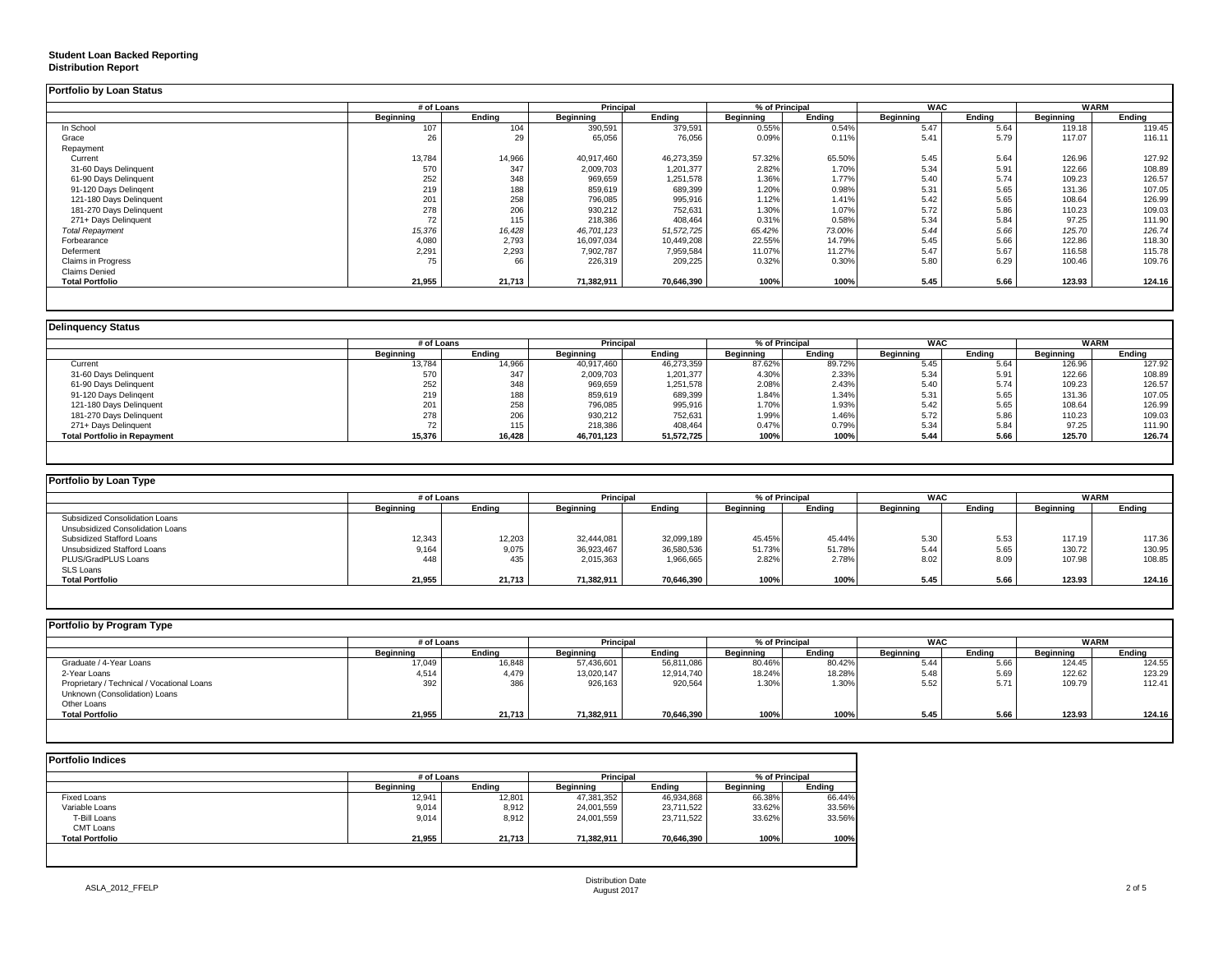| <b>PUSTFIDUTION Date</b> |  |
|--------------------------|--|
| <b>Collection Period</b> |  |

**Distribution Date** August 25, 2017 **Collection Period** July 1, 2017, through July 31, 2017

# **Collection Activity**

| <b>Collection Account</b>                                                                    | as of 7/31/2017 |
|----------------------------------------------------------------------------------------------|-----------------|
| Beginning Balance - July 1, 2017                                                             | 1,148,026       |
| <b>Collection Amount Received</b>                                                            | 894,666         |
| Recoveries                                                                                   |                 |
| Reserve Account                                                                              |                 |
| <b>Excess of Required Reserve Account</b>                                                    | 139             |
| Interest on Investment Earnings                                                              | 754             |
| Capitalized Interest Account (after a stepdown or release date)                              |                 |
| <b>Acquisition Account</b>                                                                   |                 |
| <b>Payments from Guarantor</b>                                                               |                 |
| Transfer from 2010 Collection Fund for correction of error                                   |                 |
| <b>Required Repurchases</b>                                                                  |                 |
| Special Allowance Payable to Department of Education                                         |                 |
| <b>Consolidation Rebate Fees</b>                                                             |                 |
| Rating Agency Surveillance Fees                                                              |                 |
| Principal payments, interest payments, administration fees, servicing fees, and trustee fees | (1, 148, 026)   |
| Other Amounts Received in Collection                                                         |                 |
| <b>Total Available Funds</b>                                                                 | 895,559         |
|                                                                                              |                 |

| <b>Fees Due for Current Period</b> | as of 7/31/2017 |
|------------------------------------|-----------------|
| Indenture Trustee Fees             | 833.33          |
| <b>Servicing Fees</b>              | 41,211          |
| <b>Administration Fees</b>         | 5,887           |
| Late Fees                          |                 |
| Other Fees                         |                 |
| <b>Total Fees</b>                  | 47,931.33       |
|                                    |                 |
|                                    |                 |

| <b>Cumulative Default Rate</b>                                                                      | as of 7/31/2017 |
|-----------------------------------------------------------------------------------------------------|-----------------|
|                                                                                                     |                 |
| Current Period Defaults (\$)                                                                        | 276,715.29      |
| Cumulative Defaults (\$)                                                                            | 35,143,801.46   |
| Cumulative Default (% of original pool balance)                                                     | 21.89%          |
| Cumulative Default (% of cumulative entered repayment balance) <sup>a</sup>                         | 50.07%I         |
| Current Period Payments (Recoveries) from Guarantor (\$)                                            | 143.047.22      |
| Current Period Borrower Recoveries (\$)                                                             | n/a             |
| Cumulative Recoveries (\$) <sup>b</sup>                                                             | \$32,926,123.05 |
| Cumulative Recovery Rate (%)                                                                        | 93.69%          |
| Cumulative Net Loss Rate (%)                                                                        | 1.38%           |
| Servicer Reject Rate (FFELP) (%)                                                                    |                 |
| Cumulative Servicer Reject Rate (FFELP) (%)                                                         |                 |
| Repayment balance includes all repayment loans with the exception of balances in claim status<br>a) |                 |
| Cumulative Recoveries includes 97% of claims in progress balances<br>b)                             |                 |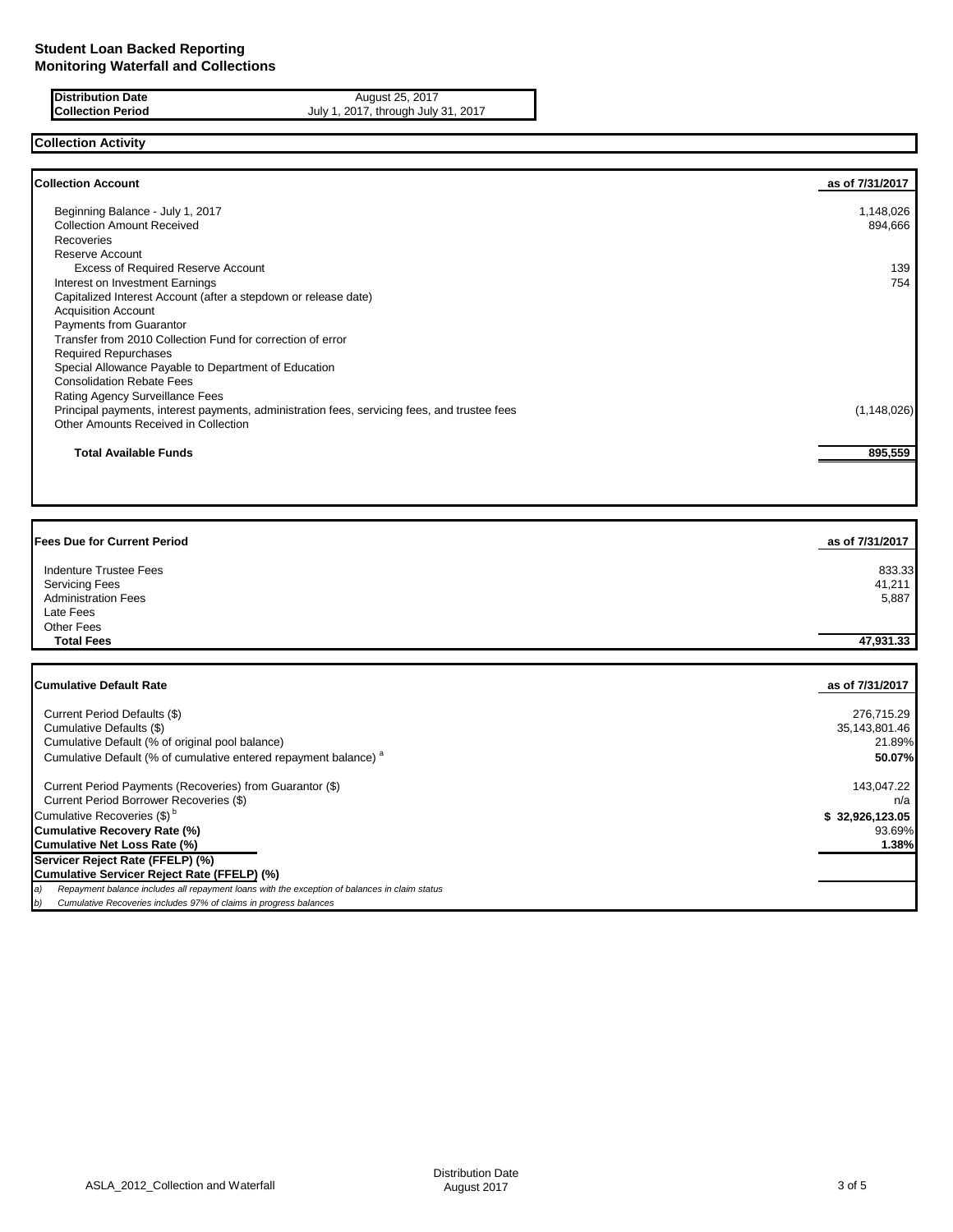| <b>Waterfall Activity</b>                                                                 |                   |                         |
|-------------------------------------------------------------------------------------------|-------------------|-------------------------|
| <b>Waterfall for Distribution</b>                                                         | <b>Amount Due</b> | <b>Amount Remaining</b> |
| <b>Total Available Funds</b>                                                              |                   | 895,559                 |
| First: Payments under any Joint Sharing Agreement                                         |                   |                         |
| <b>Second: Trustee Fees</b>                                                               | 833.33            | 894,726                 |
| Third: Servicing Fees and Backup Servicing Fees                                           | 41,211            | 853,515                 |
| <b>Fourth: Administration Fees</b>                                                        | 5,887             | 847,628                 |
| <b>Fifth: Noteholder Interest</b>                                                         | 89,617.63         | 758,010                 |
| Sixth: Reinstate the balance of the Reserve Fund up to the Specified Reserve Fund Balance |                   |                         |
| Seventh: Noteholder Principal, until paid in full                                         | 758,011.20        | (0)                     |
|                                                                                           |                   |                         |

| <b>Principal and Interest Distributions</b> | Class A-1  |
|---------------------------------------------|------------|
| Monthly Interest Due                        | 89,617.63  |
| Monthly Interest Paid                       | 89,617.63  |
| <b>Interest Shortfall</b>                   |            |
| Interest Carryover Due                      |            |
| Interest Carryover Paid                     |            |
| <b>Interest Carryover</b>                   |            |
| Monthly Principal Distribution Amount       | 758,011.20 |
| Monthly Principal Paid                      | 758,011.20 |
| Shortfall                                   |            |
| <b>Total Distribution Amount</b>            | 847,628.83 |
|                                             |            |